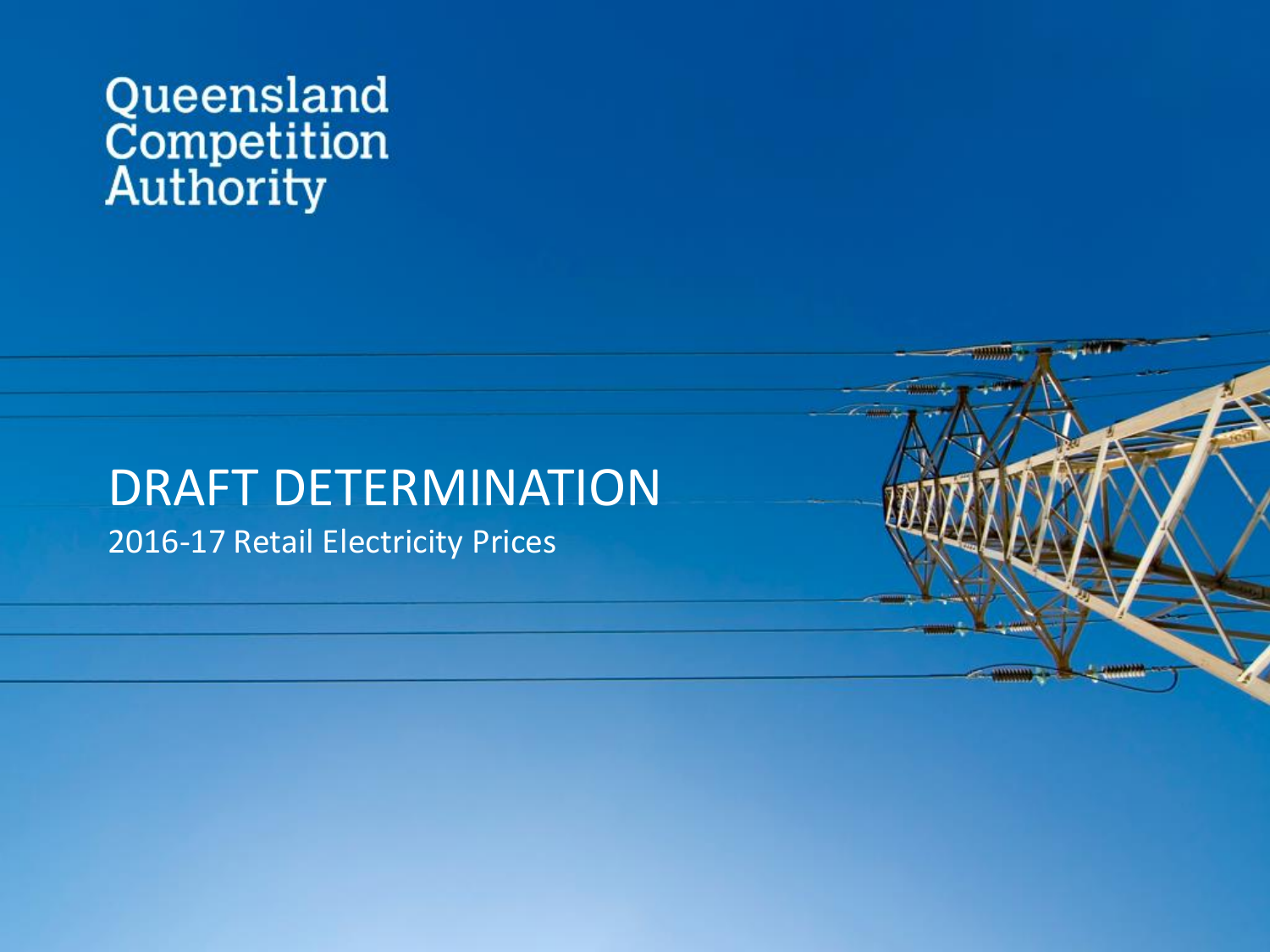# Today's workshop

Todays workshop aims to:

- Encourage submissions to the draft determination
	- Submissions close 20 April 2016
	- [www.qca.org.au/submissions](http://www.qca.org.au/submissions)
- Explain our determination to help inform your submissions

Other relevant reviews in progress:

- Queensland Productivity Commission electricity pricing enquiry
	- Examining underlying drivers of electricity prices
	- Workshops:
		- Townsville 12 April 2016
		- Mt Isa 13 April 2016
		- Cairns 14 April 2016
	- More information: [www.qpc.qld.gov.au](http://www.qpc.qld.gov.au/)
- Australian Energy Regulator review of Powerlink revenue proposal
	- Submissions due 28 April 2016
	- More information: [www.aer.gov.au](http://www.aer.gov.au/)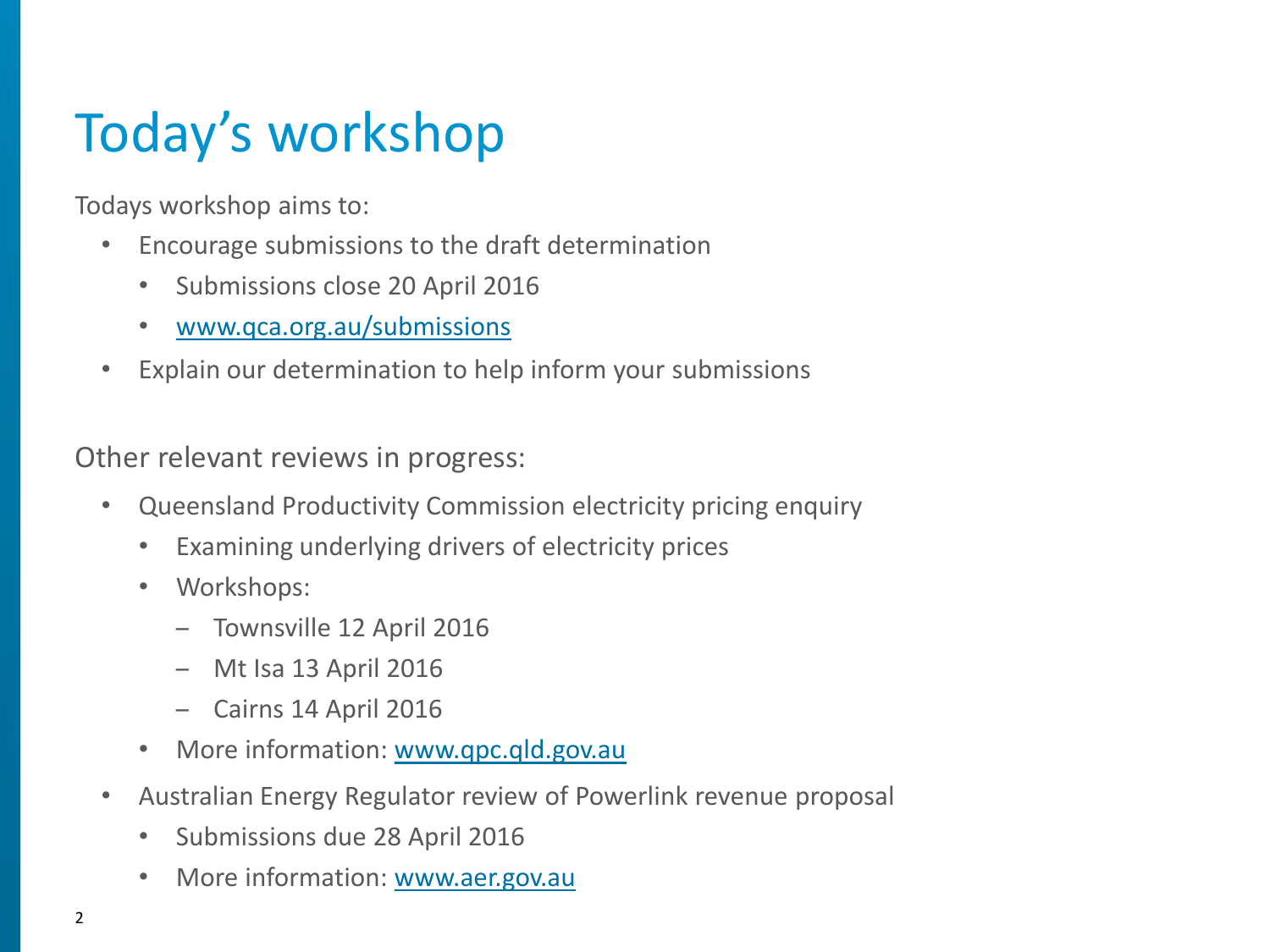## Framework

Under the Electricity Act the QCA must have regard to:

- The actual costs of supply
- The effect on competition
- Any other matters required by the Minister's delegation

The Minister's delegation requires the QCA to consider:

- Notified prices apply in regional Queensland only
- The Queensland Government's uniform tariff policy
- Using a Network(N) + Retail(R) approach, where the N is a pass through
- Maintaining transitional arrangements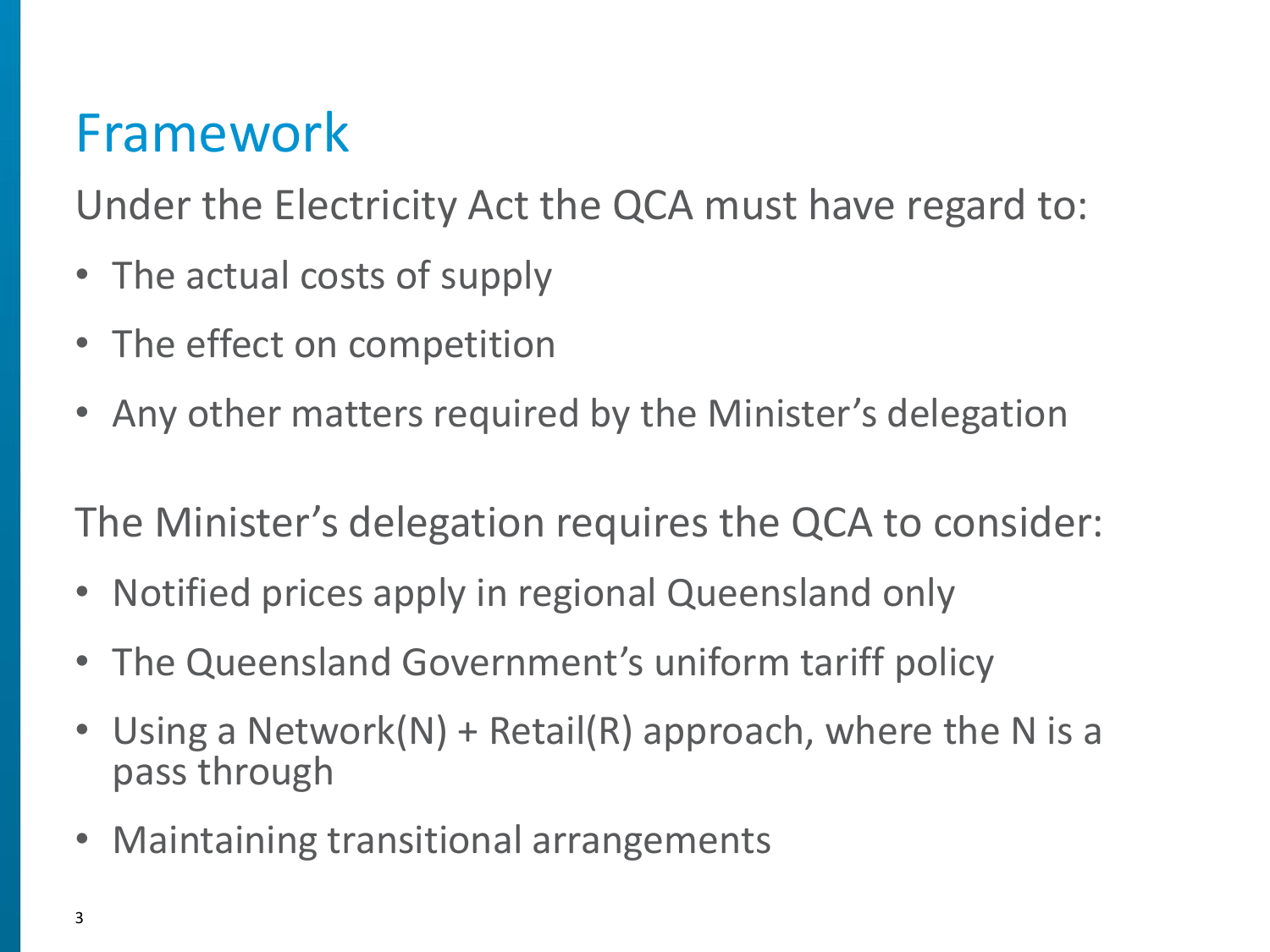#### Uniform tariff policy

Cost of supply (Regional Queensland) (south east Queensland) Ergon Retail Subsidy Cost of supply **UTP** Notified prices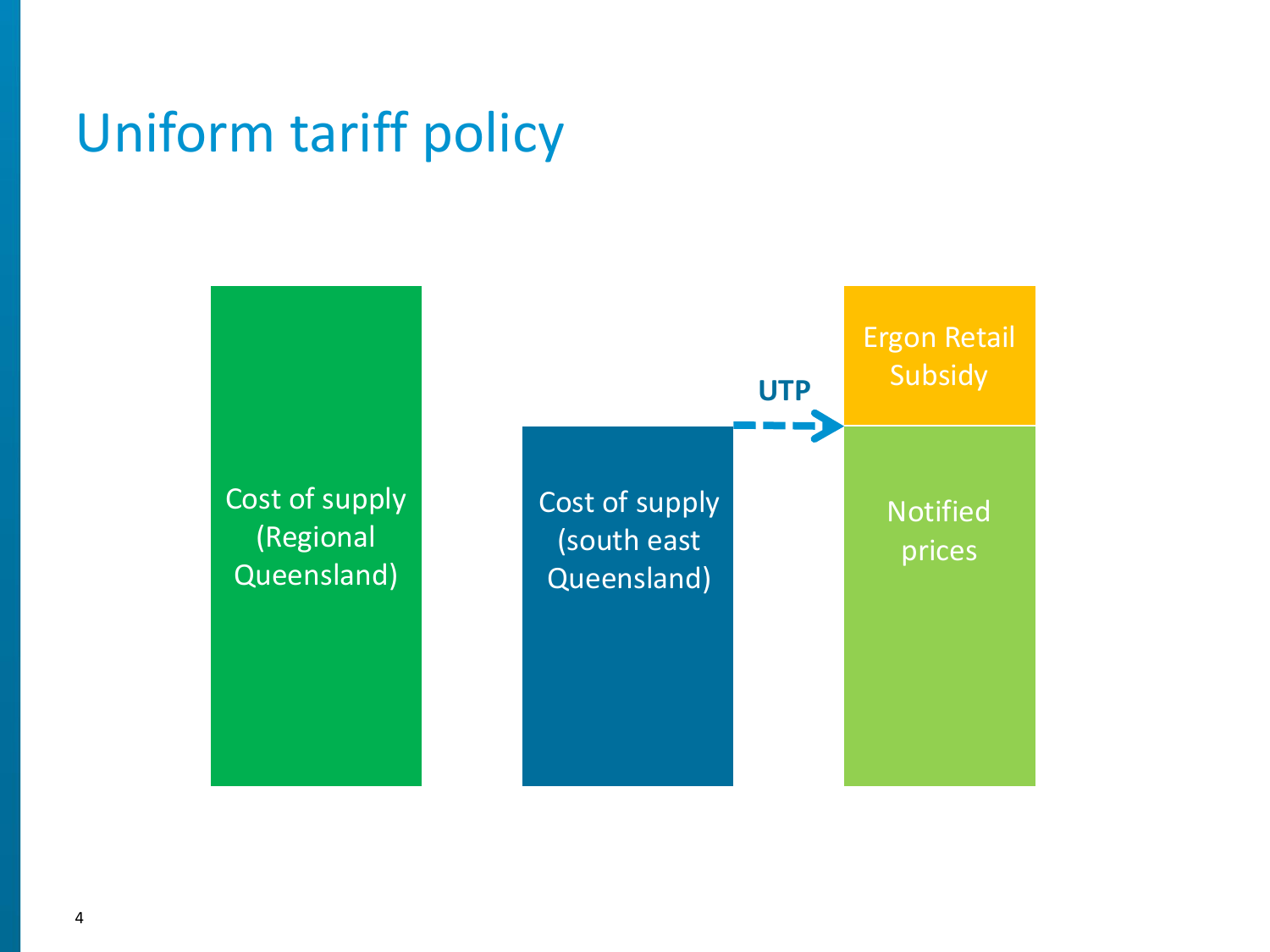# Uniform tariff policy

- Taxpayer funded policy to subsidise regional electricity prices for most customers
	- \$599.9m in 2014-15
- The delegation defines the Uniform Tariff Policy as:

*Wherever possible non-market customers of the same class should pay no more for their electricity regardless of geographic location*

And for residential and small business tariffs:

*The Government considers that regulated prices for regional Queensland for small customers should broadly reflect expected prices for customers on standing offers in SEQ*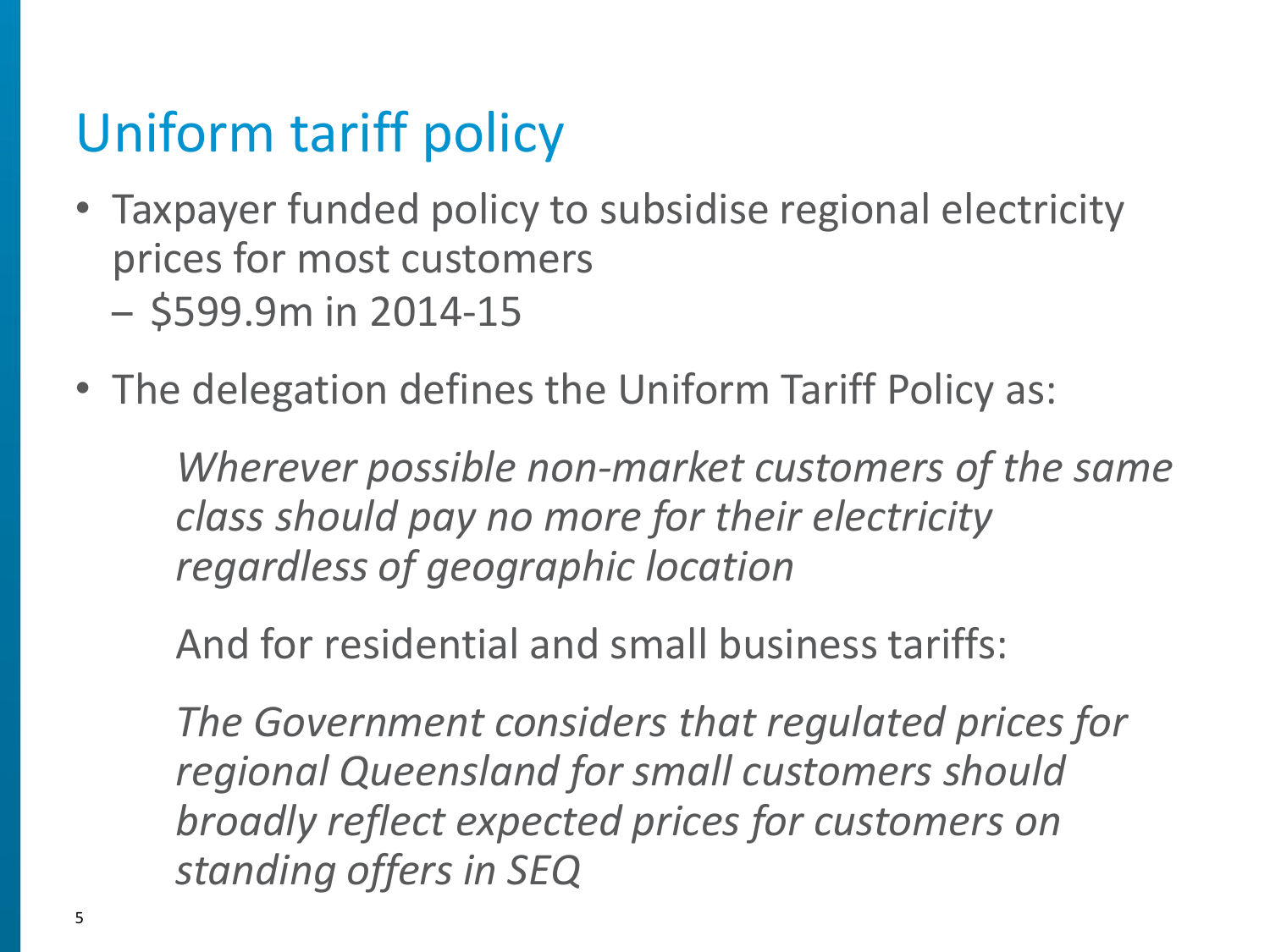#### Impacts - typical small customers



Main residential tariff (T11) Main small business tariff (T20)

| <b>Cost drivers</b>     | <b>Contribution to overall change</b> |           |
|-------------------------|---------------------------------------|-----------|
|                         | Tariff 11                             | Tariff 20 |
| Energy (including RET)  | 4.5%                                  | 4.8%      |
| Retail costs (fixed)    | $-4.7%$                               | $-0.7%$   |
| Retail costs (variable) | 3.3%<br>4.5%                          |           |
| <b>Network</b>          | $-2.4%$                               | 0.4%      |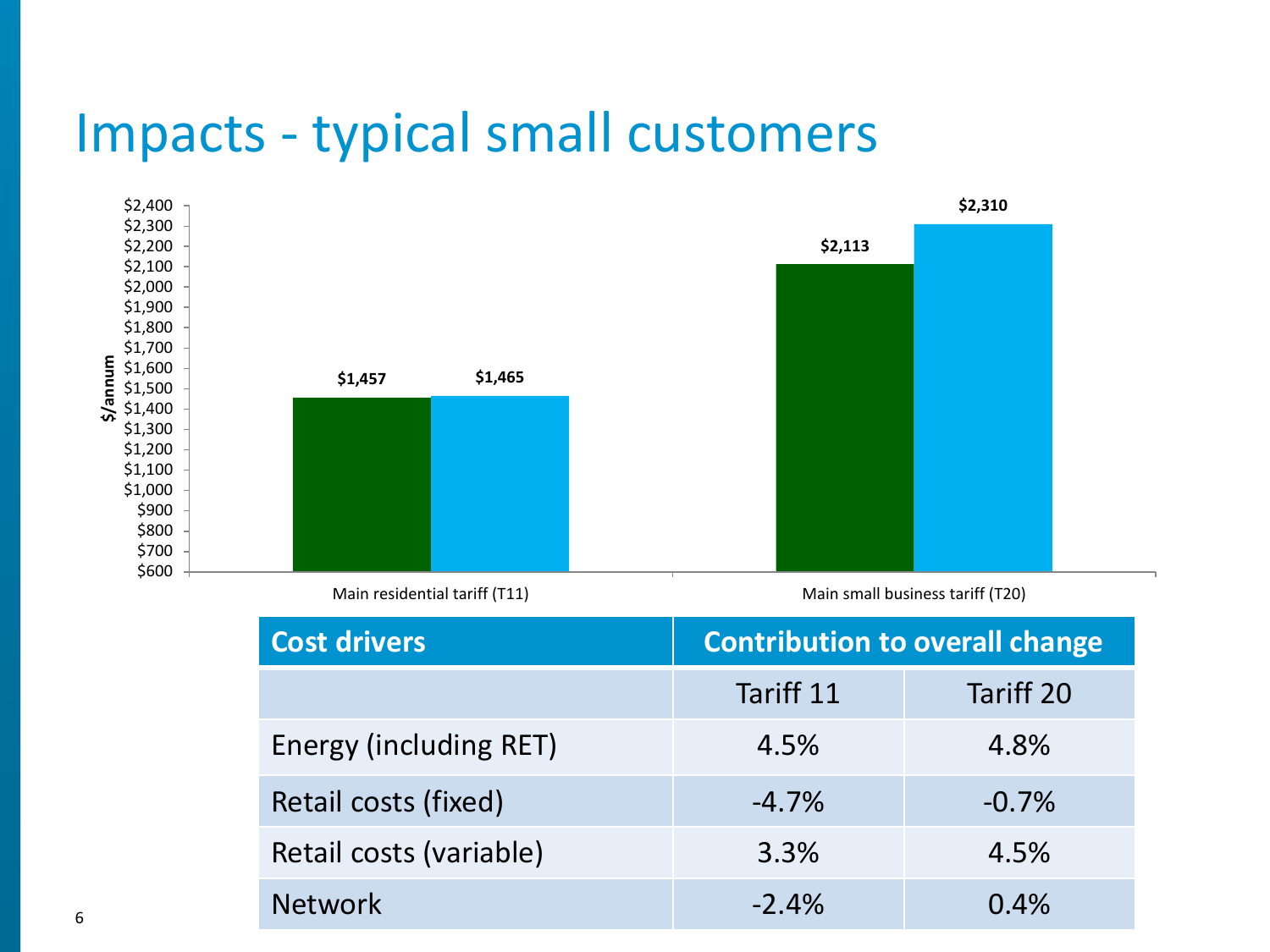#### Impacts - typical large customers

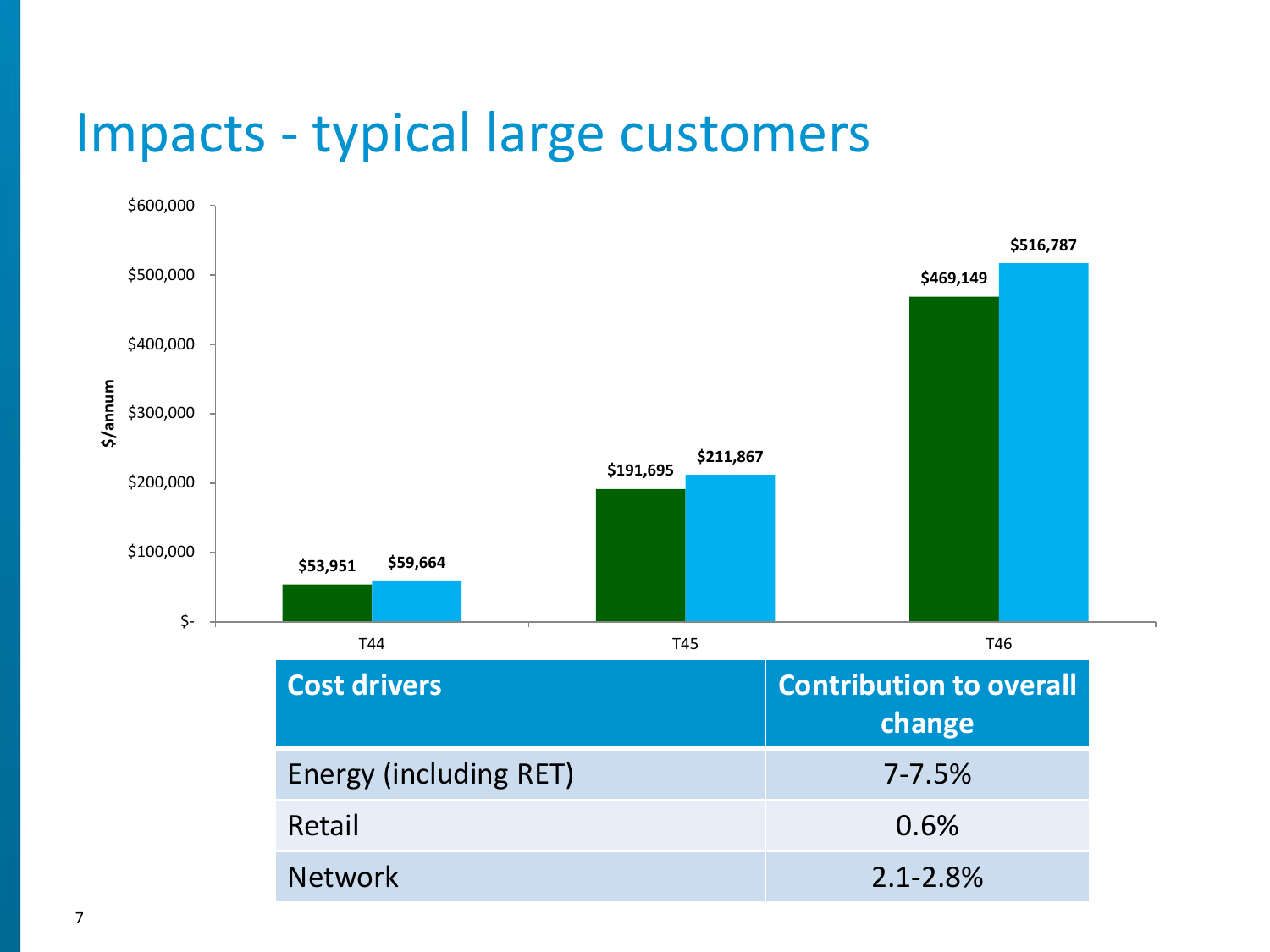## Transitional and obsolete tariffs

- Approach is broadly consistent with previous determinations
- We propose to maintain transitional arrangements for 2016–17
- Tariffs increase in line with standard business tariffs, and an escalation factor, to limit transitional and obsolete tariffs falling further below cost in dollar terms
	- In light of recent increases and that customers will be more than half way through the transition period escalation factors have been limited to 1.1
	- As a result tariffs will increase by between 10.3 per cent and 11.5 per cent, rather than between 11.7 per cent and 15.6 per cent
- QCA will review decision on transitional tariffs based on final changes in other standard business tariffs

| <b>Tariffs</b>                             | <b>Period</b><br>retained | <b>Draft 2016-17</b><br>increase |
|--------------------------------------------|---------------------------|----------------------------------|
| 21, 62, 65, 66                             | 4 years                   | 10.3%                            |
| 20 (large), 22 (small and<br>$large)$ , 37 | 4 years                   | 11.5%                            |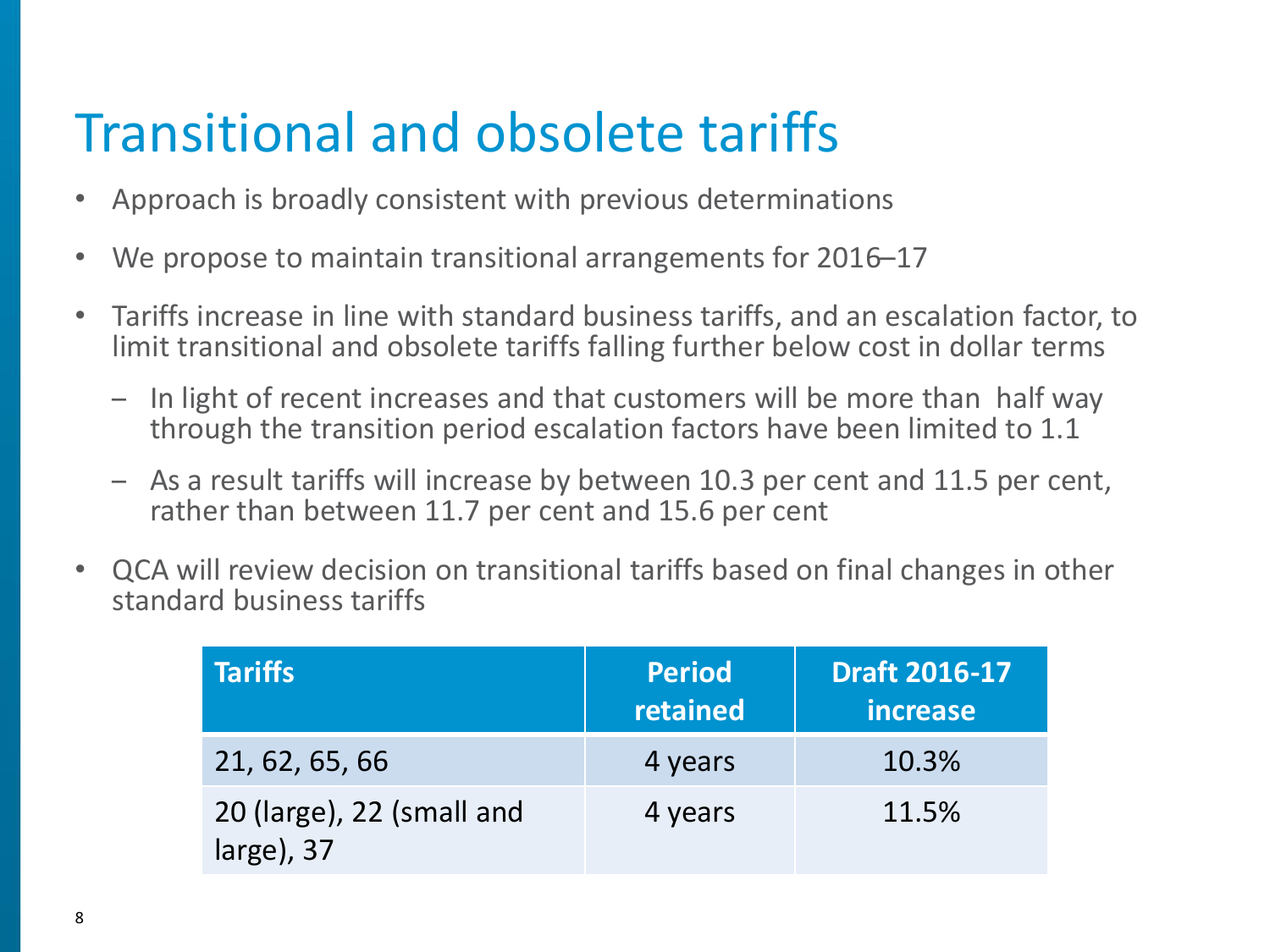# Methodology

- Methodology is consistent with previous years, with the exception of retail costs
- Network costs based on draft tariffs and prices supplied by distributors
- Wholesale energy costs were based on forecasts by ACIL Allen, using a hedging, or market-based, approach
- Retail costs were estimated by ACIL Allen based on benchmarks of the latest market data and cost data from retailers
- Headroom maintained at 5% for large customers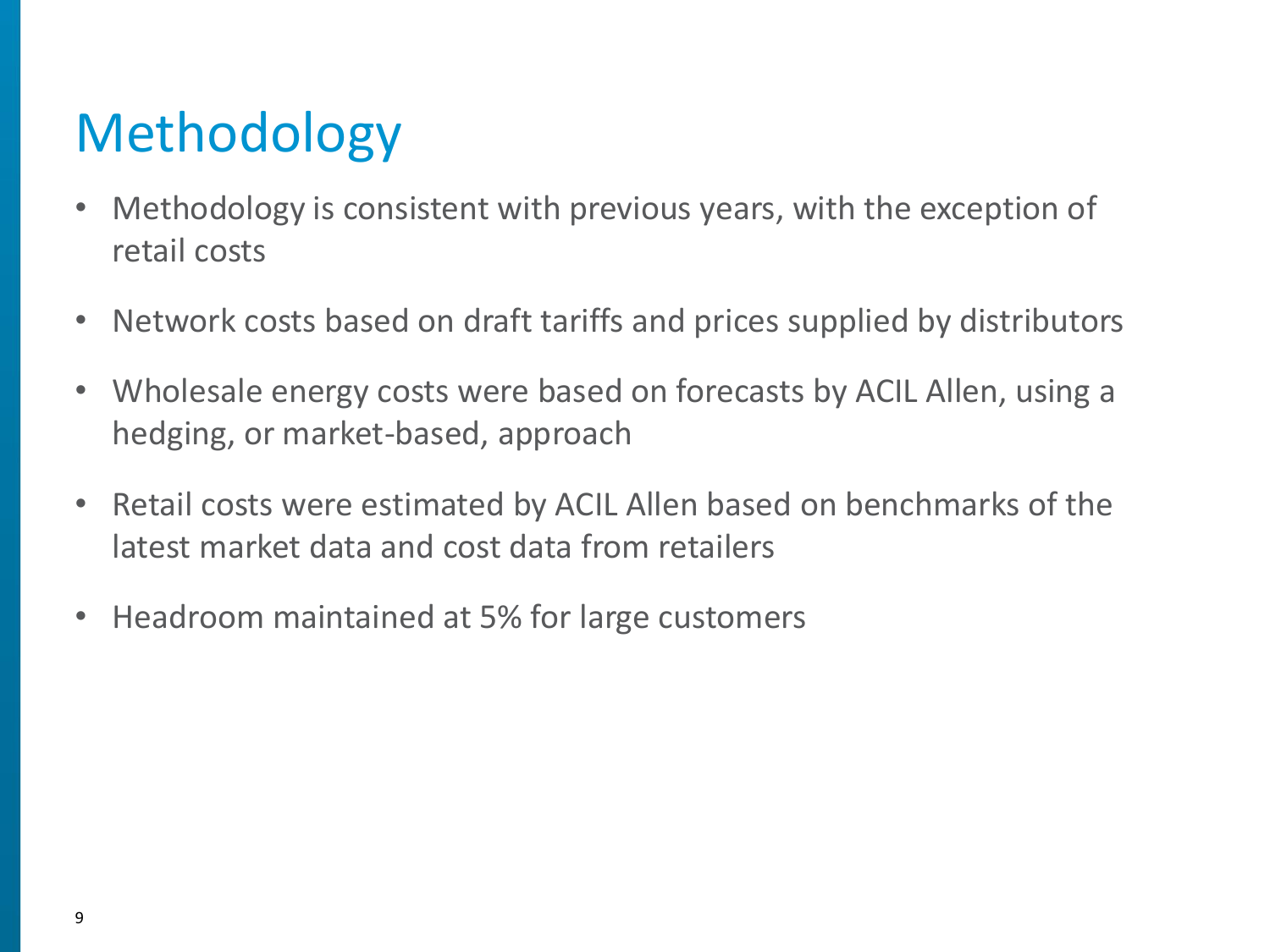## Network Costs

- Draft determination uses draft network tariffs supplied by distributors
	- Will be updated in final determination
- Tariffs 12A, 14, 22A and 24 based on Ergon network charges reduced to SEQ (Energex) cost levels
- Other residential and small business tariffs based on Energex network tariffs
- Large customer tariffs based on Ergon East zone, Transmission region 1
- Network costs are stable compared to previous years

**Queensland** Competition Authority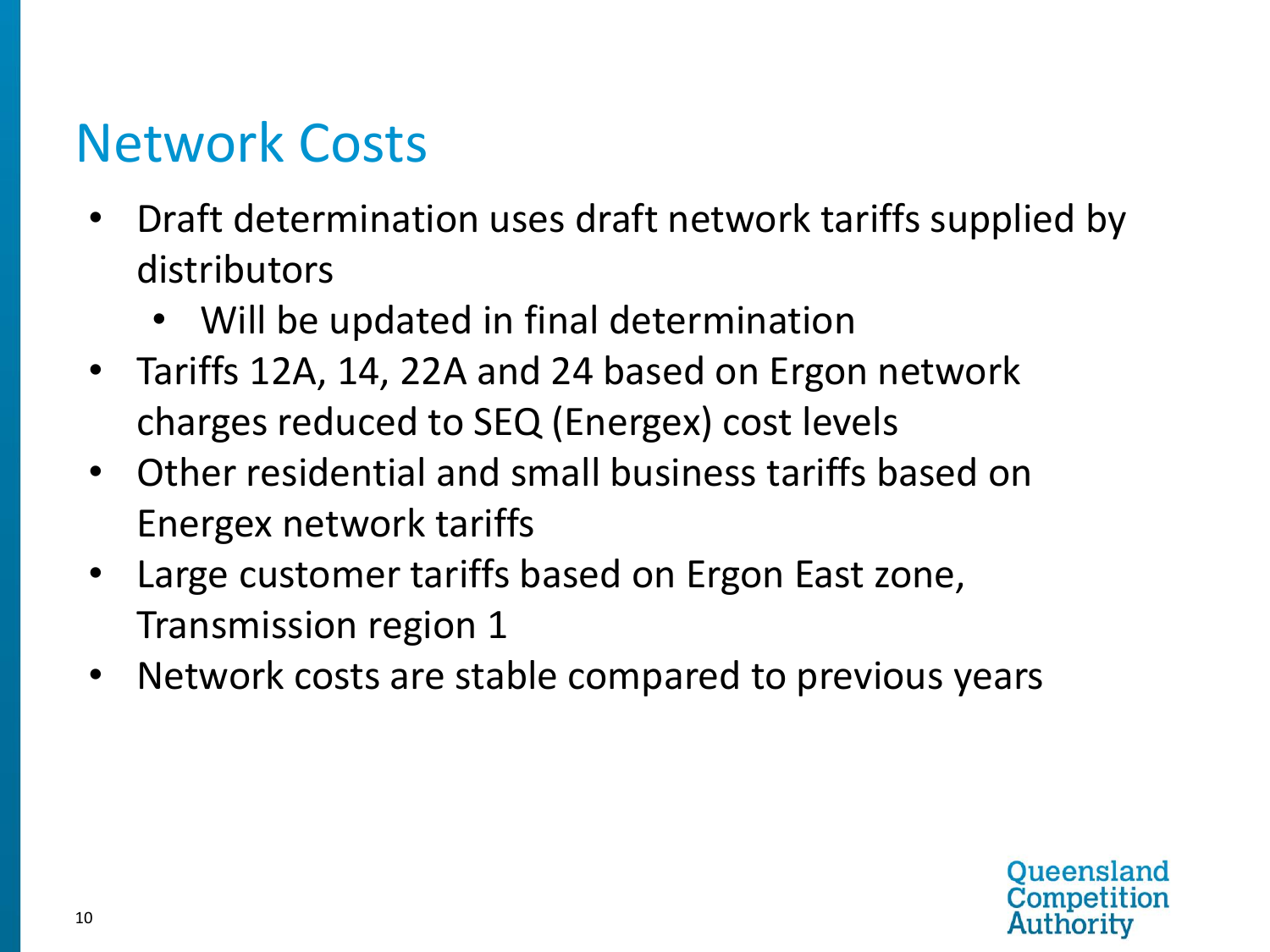# Energy Costs

- ACIL Allen's analysis showed that there had been a significant increase in energy costs
- Primarily driven by wholesale energy costs and Renewable Energy Target (RET) costs
	- Wholesale energy cost increases:
		- Electricity demand from LNG production
		- Fuel costs for gas-fired generators
		- Increase in peakiness of small customer loads
	- RET costs have increased significantly since the revised RET target was implemented

Oueensland wthority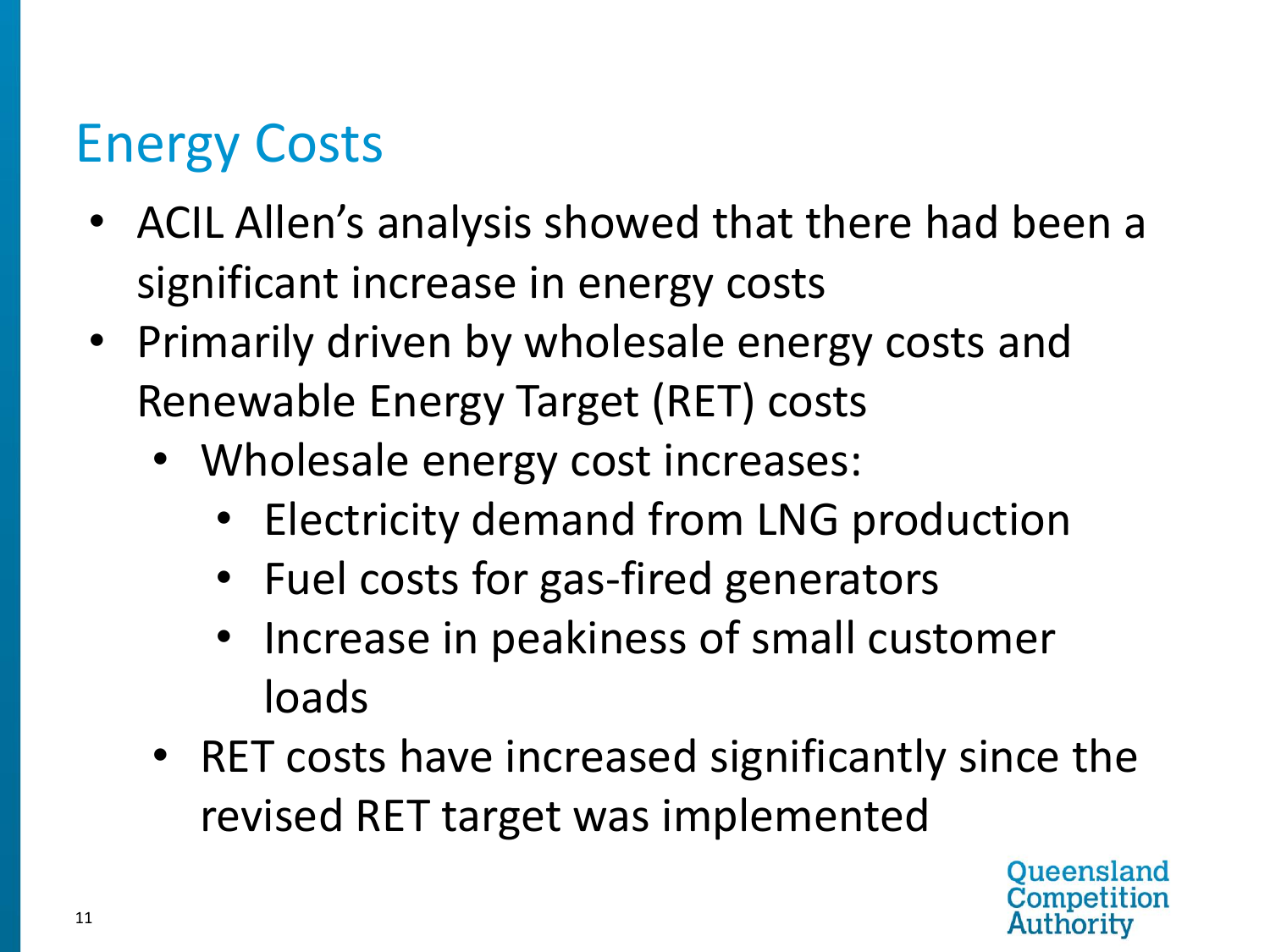## Retail Costs

- To identify benchmark retail costs in deregulated markets ACIL Allen:
	- 1. Calculated average total retail bills based on retailers market offers
	- 2. Deducted network costs and estimated energy costs
	- 3. Made adjustments where necessary for state-specific costs
	- 4. The residual is total retail costs, including margin
- ACIL Allen then compared retailer cost data to benchmark results
- The QCA used this information to determine the split between fixed and variable retail charges



Oueensland Competition Authority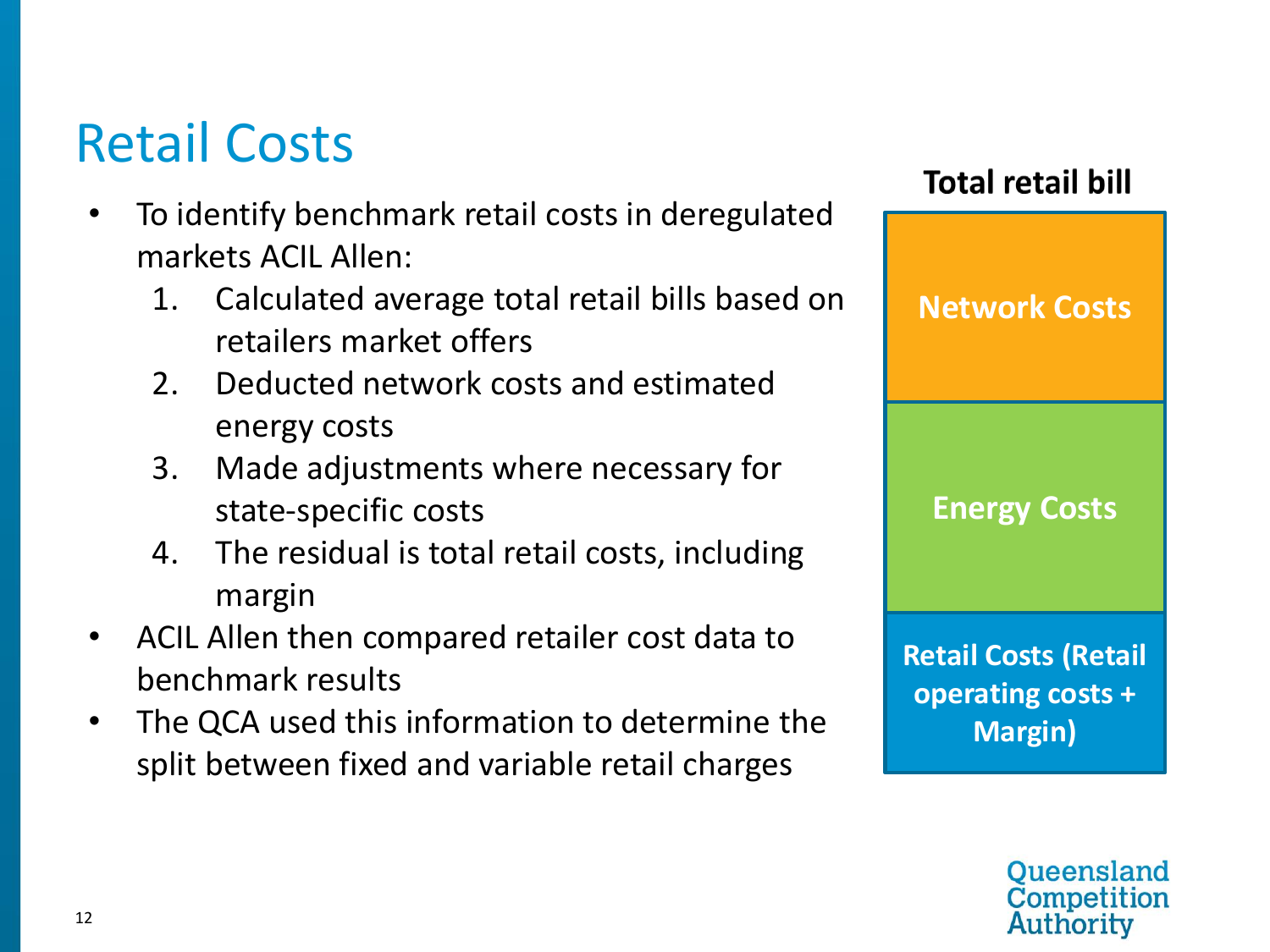# Retail Costs

The analysis of market data identified that compared to the IPART benchmark:

- Retailers were recovering a greater proportion of retail costs from variable charges
- Retailers incurred different levels of retail cost between small business and residential customers
- There was insufficient data to estimate retail costs for large customers
	- The QCA used its 2015-16 approach for these customers

Standing offer adjustment

- Retail costs were using data from market offers
- As the delegation required residential and small business customer tariffs to reflect standing offer prices these tariffs were then adjusted to reflect the difference in price between market offers and standing offers

Queensland Competition Authority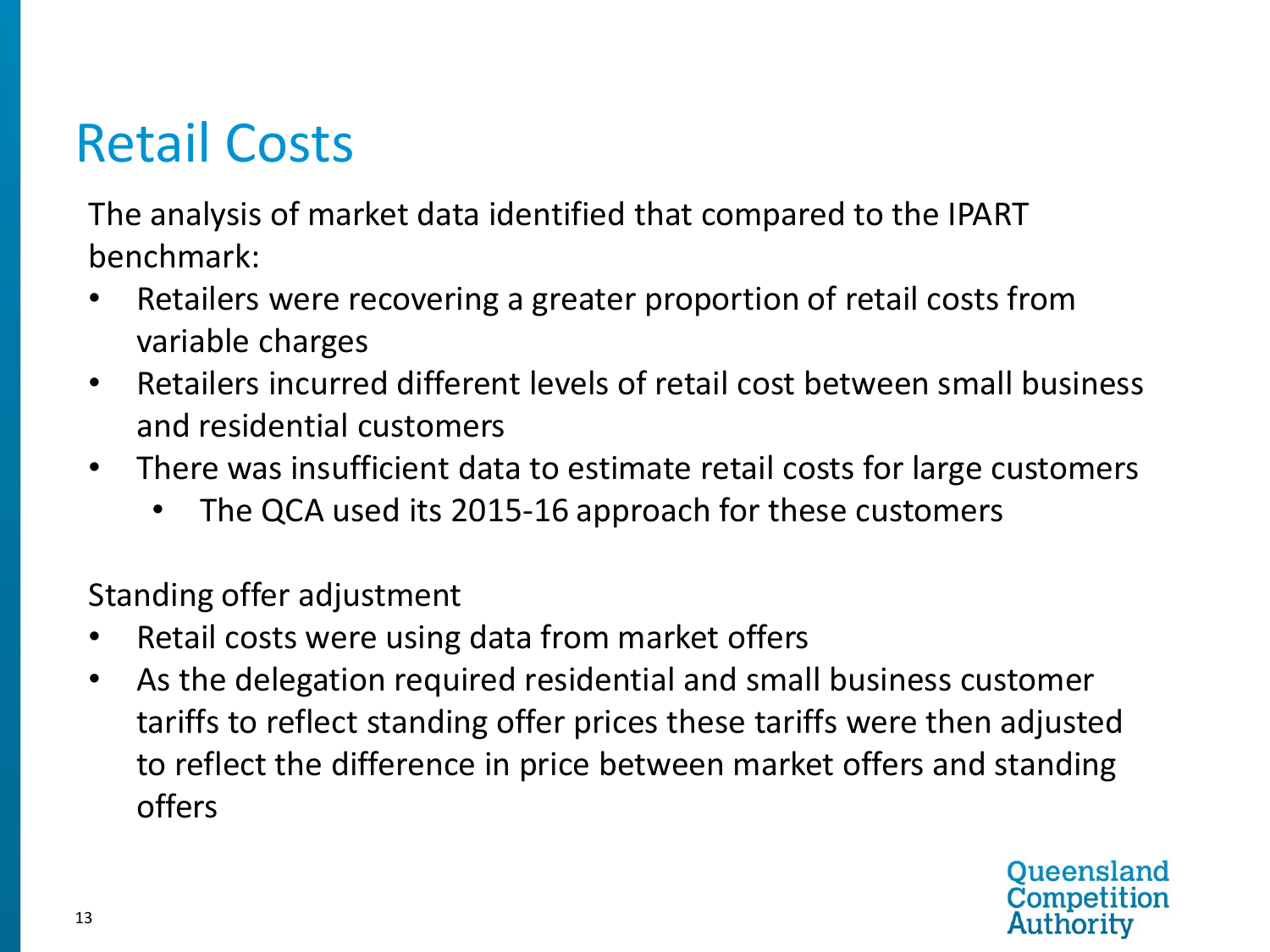## How to make a submission

- online submission form at [www.qca.org.au/submissions](http://www.qca.org.au/submissions)
- Submissions are due by 20 April 2016

| Queensland<br>Competition<br>Authority | WHAT WE DO RAIL | WATER | E |
|----------------------------------------|-----------------|-------|---|
|                                        |                 |       |   |
|                                        |                 |       |   |
| <b>Submissions</b>                     |                 |       |   |
|                                        |                 |       |   |
| Home > Submissions                     |                 |       |   |
|                                        |                 |       |   |
| ONLINE SUBMISSION FORM                 |                 |       |   |
|                                        |                 |       |   |
| Email *:                               |                 |       |   |
| Organisation:                          |                 |       |   |
| First Name *:                          |                 |       |   |
|                                        |                 |       |   |
| Family Name *:                         |                 |       |   |
| Phone Number:                          |                 |       |   |
|                                        |                 |       |   |
| Mobile:                                |                 |       |   |
| Postcode *:                            |                 |       |   |
|                                        |                 |       |   |
| State *:                               |                 |       |   |
| Queensland                             |                 |       |   |

#### Details

| Description *:      |        |
|---------------------|--------|
| Max 1000 characters |        |
| Sector*:            |        |
| <select></select>   | $\sim$ |

#### Documents

Upload File \*: Additional File: Additional File:

| Browse |
|--------|
| Browse |
| Browse |
|        |

#### Verification

Retype the numbers below:  $3 - 2 - 2 - 2 - 0$ **Submit**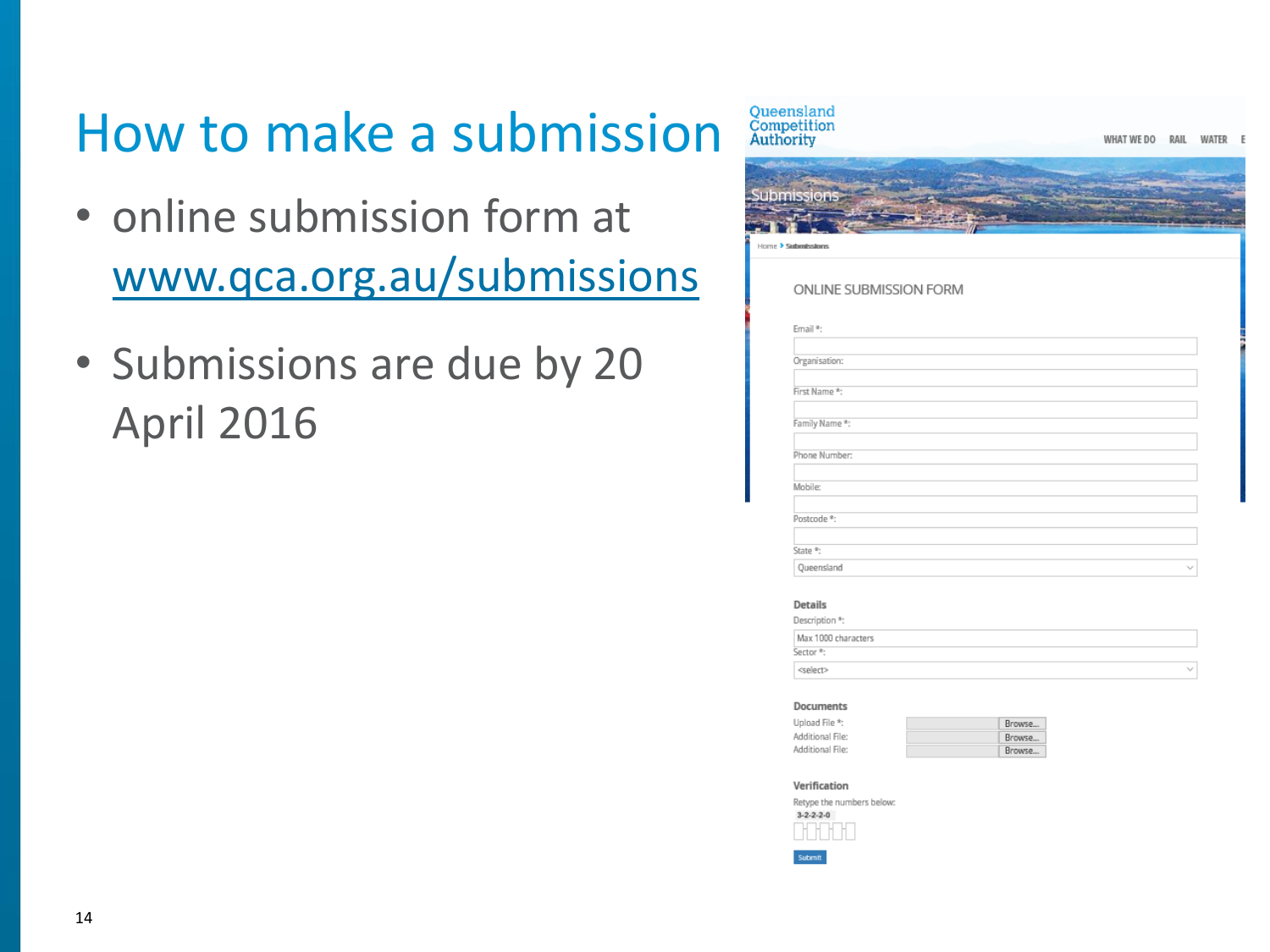#### Next steps

- Conducting workshops until 7 April
- Submissions close 20 April
- Final determination released by 31 May 2016